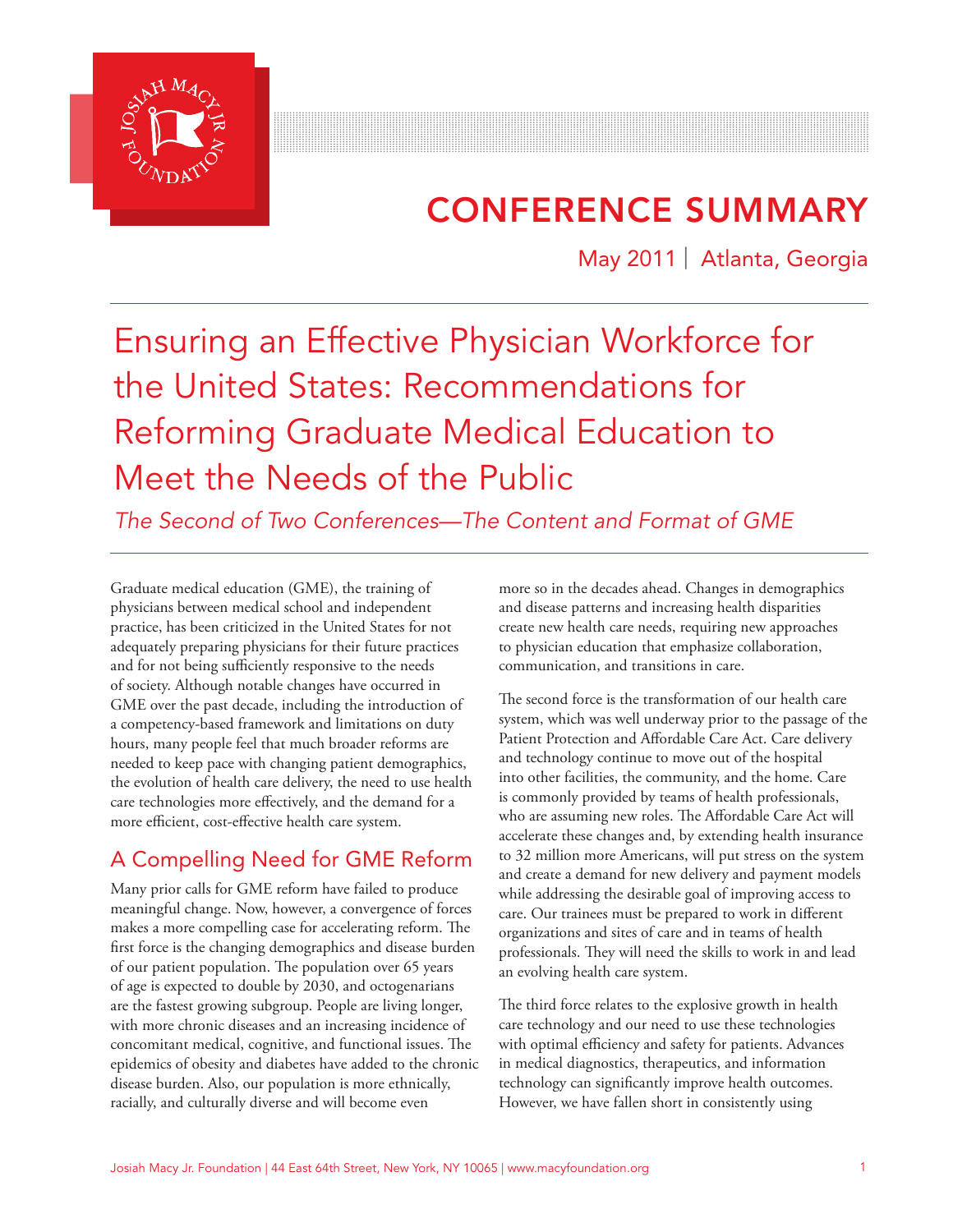technology optimally to improve the quality and efficiency of health care. We need to train the next generation of physicians to optimally use medical and information technology, to follow the principles of quality improvement and patient safety, and to practice medicine based on the best evidence.

The fourth force is the unsustainable growth in the cost of our current health care system. Total health care expenditures were \$2.5 trillion in 2009, representing 17.6% of the gross domestic product. The next generation of physicians must help to create a more efficient health care system that is sustainable and affordable. Physicians in training must understand the financial implications of their patient management decisions, and their training must include new and efficient models of care so that they will be prepared to practice cost-effective medicine and be responsible stewards of resources while providing high-quality patient care.

In addition to these external forces, there are stimulants for reform from within GME. Educators are struggling to maintain the quality of GME amid growing tension between work-hour restrictions and the need for sufficient clinical experience to develop expertise. At the same time, educators are working to protect precious curricular time from the encroachment of non-educational tasks. Program directors and teaching faculty also find it increasingly difficult to provide trainees with sufficient independence to support their advancement, especially in procedural specialties.

Alongside these external and internal forces that challenge the traditional content and structure of physician training are concerns that the GME system is not training the right specialty mix or number of physicians to meet society's needs. A previous Macy conference report ("Who Will Provide Primary Care and How Will They Be Trained?") called for a greater investment in primary care. However, trends in physician training are moving in the opposite direction. In the past decade, the number of residents in subspecialty training has risen five times faster than the number of residents in the core specialties (those representing primary board certification). The number of residents expected to practice primary care has declined by more than 10%, and the number of residents in other core specialties in which a shortage is predicted, such as general surgery or psychiatry, is unchanged or has decreased.<sup>1</sup>

Predictions of physician workforce needs have a poor track record for accuracy. However, the current demographics of our general population and of the physician workforce make a shortage of physicians in the near future very likely. While estimates of the magnitude of the shortage vary widely, many predict it will be in excess of 100,000 physicians by the middle of the next decade. Changing care models, new roles for other health professionals, improved efficiency, and alterations in physicians' career decisions could mitigate this predicted shortage but are unlikely to eliminate it.

Of course, GME reform cannot solve all of the problems of the health care system. Physician specialty and location choices are determined by many factors that are outside of the control of GME, such as the admissions policies of medical schools, the magnitude of indebtedness of physicians upon graduation, and the monetary and non-monetary rewards of practice in each specialty. While the GME system does not control all of the variables affecting the size and composition of the physician workforce, it does have a profound influence on physicians' attitudes and skills through program design, sites of training, role modeling, and mentoring. Positive or negative experiences during residency have an important influence on physicians' ultimate career choices. In addition, GME is responsible for the efficiency with which it produces physicians who are ready for practice. In preparing physicians for independent practice, the GME system and its component programs must be dually accountable to the trainees entrusted to them and to the public.

The public expects the GME system to produce a physician workforce of sufficient size, specialty mix, and skill to meet society's needs. Many observers from both public and professional vantage points feel it is currently falling short in each of these dimensions.

# Developing Recommendations for Reforming GME in the United States

Concerns about the status quo, the convergence of forces demanding change, and the importance of GME to our health care system led the Josiah Macy Jr. Foundation to undertake a major initiative on GME reform. GME is not a single entity, but rather is the sum total of the accreditation and certification organizations, regulatory bodies, sponsoring institutions, individual programs, faculty, and academic leaders that together prepare physicians to practice in the United States. The conclusions and recommendations that follow are addressed to these various participants in the GME system.

<sup>&</sup>lt;sup>1</sup> Cronenwett L & Dzau V. In: Culliton B, Russell, S, editors. Who Will Provide Primary Care and How Will They Be Trained? Proceedings of a Conference Sponsored by the Josiah Macy Jr. Foundation; 2010; Durham, N.C. Josiah Macy, Jr. Foundation; 2010.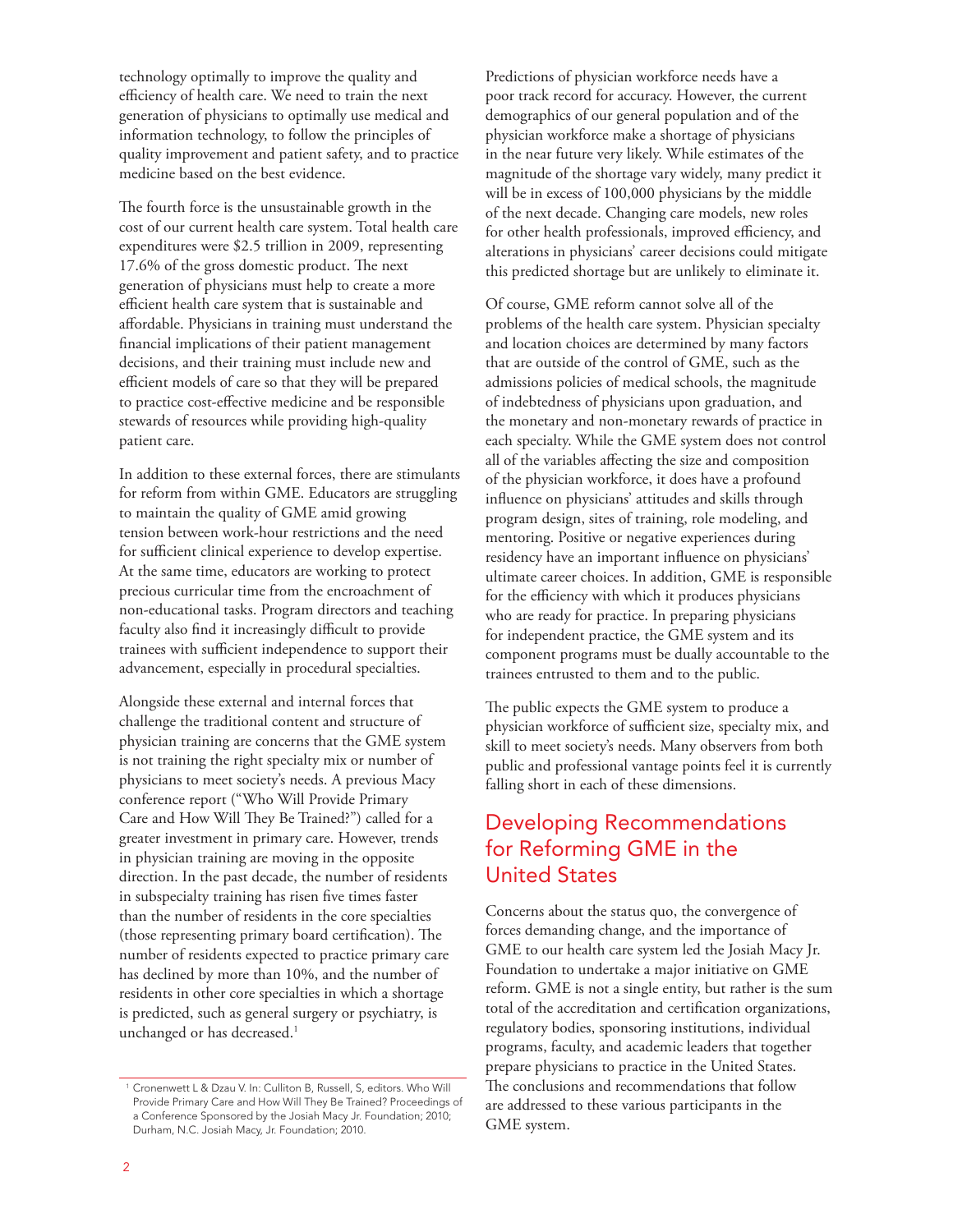These conclusions and recommendations are the result of the second conference on GME reform sponsored by the Macy Foundation, convened to focus on the content, structure, and format of the GME system. Our conference built upon the recommendations of the conference held in October 2010 ("Ensuring an Effective Physician Workforce for America: Recommendations for an Accountable GME System"), jointly sponsored by the Macy Foundation and the Association of Academic Health Centers (AAHC). That conference, chaired by Michael M.E. Johns, MD, Chancellor of Emory University, addressed the funding and regulation of GME.2

Guided by the principle that GME is a public good that must be accountable to the needs of the public, those conferees made five major recommendations:

- 1. An independent external review of the goals, governance, and financing of the GME system should be undertaken by the Institute of Medicine, or a similar body.
- 2. Accreditation policies should enable GME redesign.
- 3. The funding of GME should be re-examined to assure there will be an adequate number of physicians.
- 4. Mechanisms should be established to fund innovations in GME.
- 5. An immediate increase of 3,000 entry-level positions in targeted core residencies should occur, with subsequent changes based on accurate workforce assessments.<sup>2</sup>

The second conference took place in May 2011, with Debra Weinstein, MD, Vice President for Graduate Medical Education at the Partners Healthcare System, as the chair. The invited participants came from all regions of the United States and from Canada, and reflected multiple specialty backgrounds. They represented a range of experiences in GME at the individual program, department, medical school, regional health system, and national levels. Conferees participated as individuals and not as representatives of any organizations.

The group was charged to build on the recommendations from the first conference. Participants were asked to take a societal perspective (rather than a purely institutional or professional perspective) in assessing the current state

of GME programs and recommending changes. They were urged to think broadly about the optimal state of GME in general rather than for an individual specialty.

The conference featured topical discussions around the content and structure of GME. Each section included a plenary session to highlight the issues, breakout groups for in-depth discussion of specific questions, and reports of potential recommendations for consideration by the entire group. Further discussions identified areas of concordance among breakout group reports, examined disagreements, and explored new ideas. This process led to a series of consensus conclusions and recommendations on how GME should be reformed to better meet the needs of the public.

The public good was the foundational consideration in assessing the current state of GME and the lens through which all proposals for change were viewed. Selected background material and two commissioned papers helped participants begin with a common frame of reference, and the rich experience of participants informed the deliberations. The result was a strong call for change with concrete recommendations aimed at strengthening the alignment of GME with societal needs in order to better prepare an effective physician workforce for the future.

# CONCLUSIONS AND RECOMMENDATIONS

# **Conclusion I: GME must meet the needs** of—and be accountable to—the public.

The programs, institutions, accreditors, educators, and regulators that together comprise the GME system hold collective responsibility and accountability for GME.

Recommendation I-A: To respond effectively to society's evolving health care needs, GME must create and maintain a dynamic, ongoing exchange with the public through appropriate partnerships that engage communities in feedback, analysis, and planning.

• Individual institutions sponsoring GME should engage one or more member(s) of the public to serve on the GME committee, such as a public member of the institution's board of directors. Expanding the perspectives "at the table" will provide new insights into both problems and solutions.

<sup>2</sup> Michael M.E. Johns, Chair, Ensuring an Effective Physician Workforce for America, Proceedings of a Conference Sponsored by the Josiah Macy Jr. Foundation, held in Atlanta, GA, Oct. 24–25, 2010; New York: Josiah Macy Jr. Foundation; 2010.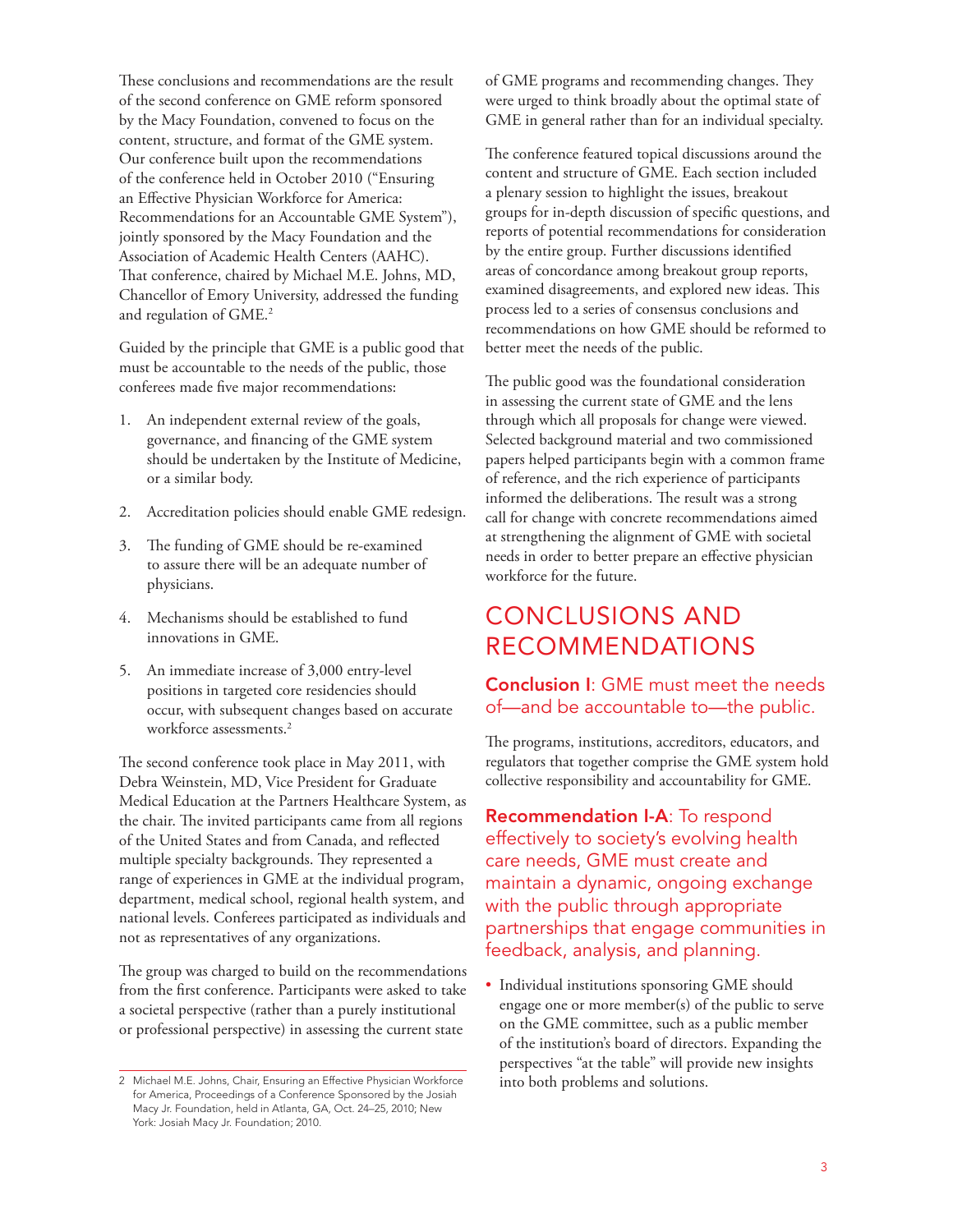• National GME organizations [such as the Accreditation Council for Graduate Medical Education (ACGME), American Board of Medical Specialties (ABMS), American Osteopathic Association (AOA), and Association of American Medical Colleges (AAMC)] should strengthen engagement with consumer organizations, patient interest groups, policy makers, and other representatives of the public. This could be accomplished through increased representation of members of the public on the boards of GME-related organizations, and through greater participation of organizations representing the public in GME meetings.

# Recommendation I-B: Evaluation of GME at the institutional and national levels should be transparent.

• Training programs, sponsoring institutions, and accreditors should publicly report GME outcomes based on nationally agreed-upon metrics. National organizations involved in regulation or oversight of GME should also report relevant data.

Recommendation I-C: The GME system should be proactive in responding to and anticipating significant changes in health care delivery and practices.

• Principles of continuous quality improvement should be applied to GME at the institutional and national levels. GME should be both nimble and flexible in striving to enhance the quality and outcomes of education.

# Rationale

GME is responsible for upholding a social contract with the public it serves. GME benefits from significant public funding and must demonstrate a clear return on society's investment. GME is responsible for selfmonitoring and largely self-regulating its professional outcomes; to do this responsibly, GME must have ongoing dialogue with key stakeholders in order to understand society's needs and its expectations of individual physicians and the medical profession as a whole.

It is no longer sufficient to say that producing competent physicians meets GME's responsibility to the public, though graduating skilled practitioners and verifying their competence to undertake independent practice are fundamental requirements. The GME

system must also be a responsible steward of public funds and ensure that the process of education is efficient, cost-effective, and evidence-based. Finally, GME must address society's health care needs in terms of the number and specialty distribution of physicians.

Currently, GME's structure and content are shaped by teaching hospitals and professional organizations, influenced by institutions' needs to provide care, and constrained by organizational silos and some degree of competition between medical specialties. The voice of the public in GME planning and assessment would help ensure that GME's goals are continually reaffirmed and that GME programs are designed to achieve these goals.

Conclusion II: High-quality GME requires experience with a diverse mix of patients, clinical problems, and health care delivery mechanisms to support a curriculum that addresses evolving patient, population, and health care system needs and expectations.

# Recommendation II-A: The sites of training should expand to reflect current and future patient care needs.

Special attention should be paid to non-hospital training sites, though some programs may need to incorporate greater exposure to technology-intensive, high-acuity settings.

- Individual sites should be selected based on demonstrated patient care quality and educational merit, as measured by teaching effectiveness (including the quality, ability, and commitment of educators); a learning environment characterized by professionalism, effective communication, and adequate supervision; the necessary educational infrastructure; and, importantly, quality patient care. If available sites do not reflect these characteristics, then such sites must be developed.
- GME sites should include the breadth of settings where physicians in the given specialty provide patient care. In addition, because all clinicians, including those in hospital-based specialties, receive patients from and discharge them back to non-hospital care settings, all trainees must have experience in outpatient settings and care sites outside the medical center where their residency is based. The selection of sites and the amount of time allocated must be appropriate to the specialty.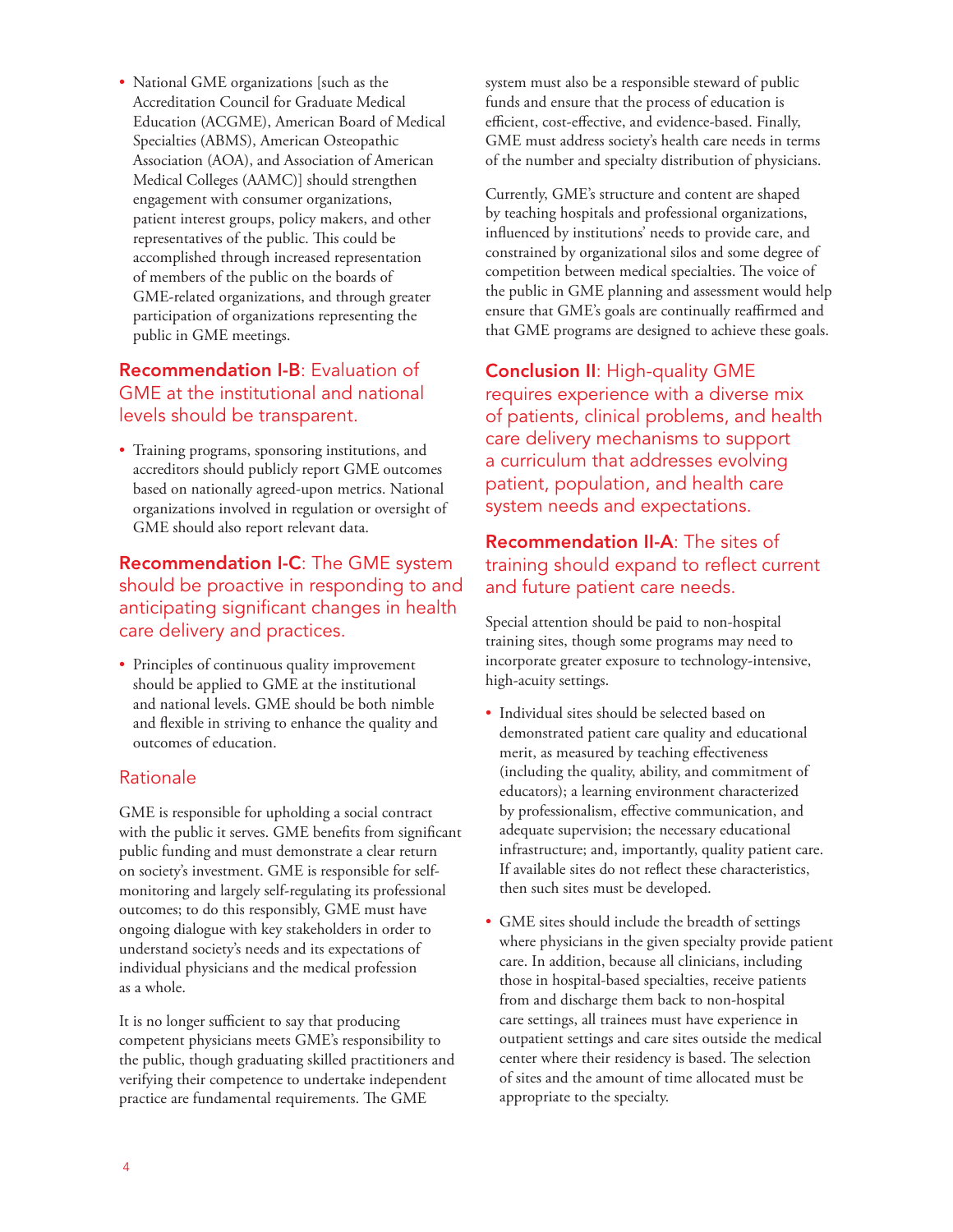• GME sites should incorporate established and emerging models of health care delivery (such as medical homes), provide meaningful experience in team-based care and population health, and incorporate new technologies such as electronic health records and telemedicine.

# Rationale

The GME curriculum is delivered primarily through the residents' participation in supervised clinical activity. Residents can develop only a theoretical appreciation of patient problems and settings of care to which they are never exposed. Many reports indicate that physicians are not fully prepared for practice at the completion of residency training. Because less care is delivered in hospitals, which are the predominant site for GME, it is urgent to diversify training sites to provide the necessary breadth of clinical experience. In addition, many settings in which residency education currently occurs do not have the attributes required for effective learning. For example, some settings in which residents see outpatients are chaotic, offer poor continuity with patients, or do not afford developmentally appropriate supervision.

# Requirements for Implementation

GME funding mechanisms must support GME programs when trainees are assigned to non-hospital training sites.

Faculty development (i.e., training physicians as educators) and evaluation of faculty are necessary to ensure that all training sites have committed faculty who are knowledgeable and skilled in state-of-the-art educational practices.

# Additional Notes

- Appropriate training sites should be determined based on a common understanding and expectation about future health care delivery models and an analysis of their implications for education.
- Examples of new sites include community-based clinics or physician groups, community hospitals, long-term care facilities, chronic care sites, patient homes, hospices, work- and school-based clinics, and federally qualified health centers. Other new sites could be population specific, such as prisons, homeless shelters, or global health sites.
- Aggregate outcome measures of the institutional quality of care and the population health of its

surrounding community should be developed and reported publicly so that GME can, over time, be concentrated in sites with excellent outcomes, and so that the relationship between teaching activities and patient/community outcomes can be studied.

Recommendation II-B: The content of training should expand to include topics essential for current and future practice, particularly those related to professionalism, population medicine, and working effectively in the health care system.

- Enriched educational content in these areas, along with engaging teaching and learning strategies, should be meaningfully integrated into GME programs in all specialties, and the impact on physician behaviors and quality outcomes should be rigorously assessed.
- The ACGME core competencies provide an effective framework for this expanded curriculum but must be better integrated with clinical performance. GME programs must assess resident performance with respect to these competencies in various care settings and stages of development using national standards. (Applicability of this recommendation to the competency domains of the AOA should also be evaluated.)

# Rationale

As noted previously, physicians require new skills to care for an aging patient population with increasing complexity, amid a growing array of diagnostic and therapeutic options and an urgent need to contain cost. The ACGME core competencies have made progress in this direction, while also helping to move accreditation toward a more outcomes-oriented approach. However, the competencies remain poorly standardized and incompletely assessed and are too often taught and evaluated outside the context of patient care.

Residency programs have had difficulty operationalizing the core competencies, in part because many of the teaching faculty do not really understand or embrace some of the competencies and associated curriculum. Thus far, many GME programs have done little more than include new topics in the didactic portion of the program; delivering this content only through a lecture series is not effective.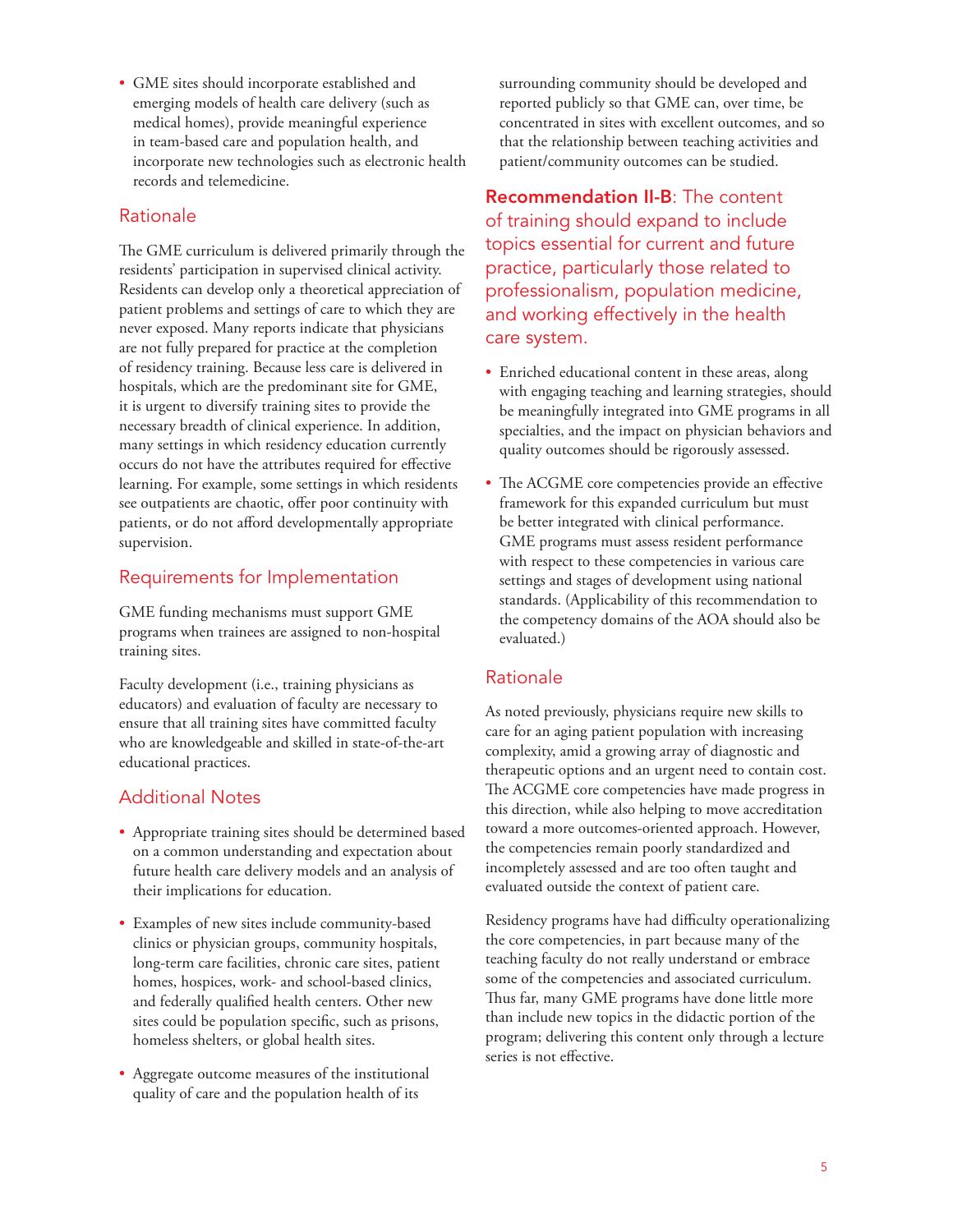# Requirements for Implementation

Teaching methods and assessment tools will need to be developed, validated, and disseminated on a national level for consistent use in GME. Faculty development in these topic areas will be essential. Residency Review Committee site visits and related paperwork will need to more directly assess outcomes related to the core competencies.

# Additional Notes

- Education in the area of professionalism should include diversity and cultural competence, teamwork, leadership, ethics, social responsibility, conflict management, methods for lifelong learning, personal accountability, and physician well-being.
- Population-focused content should include preventive medicine, community health, and socioeconomic determinants of health.
- Topics critical to effective functioning within the health care system include quality and safety, costeffective care, health information technology, and remote medical care.
- Self-awareness and critical evaluation of one's own performance, collaborative participation in interspecialty and inter-professional teams, dealing with complexity and ambiguity, societal responsibility, and cost awareness are increasingly important and must be emphasized within the current competencies or as new competencies.
- A refinement of the core competency framework should be influenced by other successful models. For example, the CanMEDS construct developed by the Royal College of Physicians and Surgeons of Canada gives a more holistic and integrated view of the roles physicians must master.

Recommendation II-C: Education should occur across historic professional boundaries to consistently incorporate inter-specialty and inter-professional education into GME. All residents should have opportunities to learn with and from physician colleagues in other specialties and from other health professionals.

# Rationale

Patient care, particularly for older individuals and those with complex problems, increasingly requires effective collaboration across medical specialties and the various health professions. Joint educational activities can establish the foundations of effective, patient-centered, team-based care. Current medical education inculcates physicians with a "captain of the ship" attitude, which can impair inter-professional collaboration. To counteract this tendency, GME should incorporate a respect for the expertise of other health professionals and foster the development of sophisticated teamwork skills; residents should participate in substantial clinical and non-clinical educational activities with learners in the other health professions.

Inter-professional and inter-specialty education can also be an effective way to address curricular topics that are relevant to all health care providers, offering improved teaching efficiency and the richness of varied perspectives.

# Requirements for Implementation

Regulations (of state licensing boards, ACGME, or other organizations) prohibiting supervision across specialties or professions will need to be revised where they present obstacles to inter-specialty or interprofessional education. Likewise, billing requirements may need to be revised to avoid penalizing a responsible caregiver who is supervising, confirming, or supplementing the care given by an appropriately credentialed caregiver from another specialty or discipline.

# Additional Notes

- Collaborative education should be incorporated into patient-based education in both traditional (hospital and ambulatory clinics) and non-traditional (e.g., home hospice) settings, for example, through collaborative practice, multidisciplinary rounds, and case-based conferences. Additional non-clinical integrated educational activities could include quality improvement projects and simulation-based team training.
- Inter-professional education and inter-specialty physician education will likely be most effective when learners are brought together at appropriately matched levels of professional development so that their knowledge and experience allow for a similar level of discussion, learning, and participation in patient care.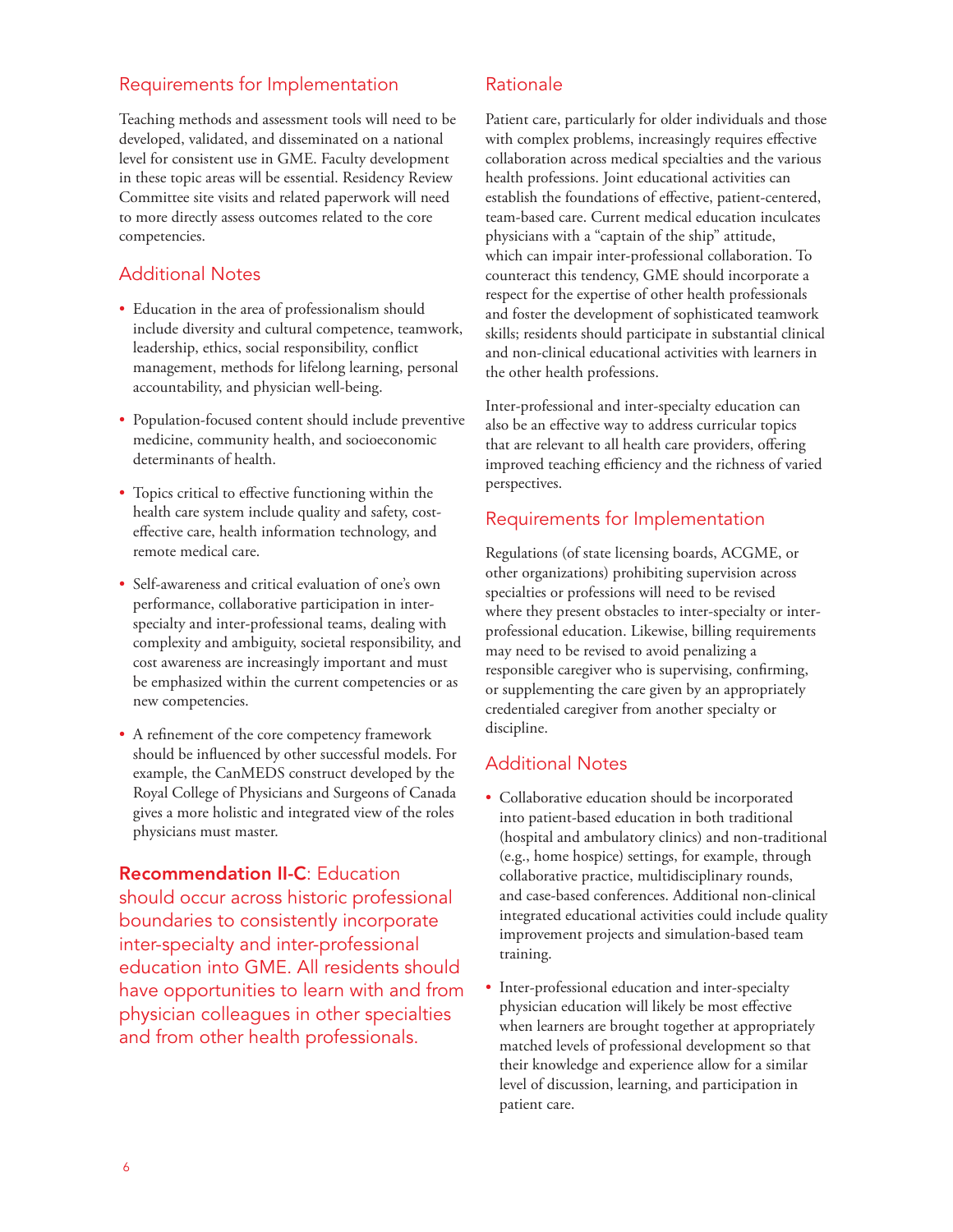• In some instances, potent inter-professional education may need to involve supervision across disciplines, as appropriate to the nature of the activities being supervised.

Conclusion III: There is both need and opportunity for greater efficiency in delivering GME. Accomplishing this will also help to address national physician workforce needs, while enhancing the quality of training.

Recommendation III-A: The length of GME should be determined by an individual's readiness for independent practice—demonstrated by fulfillment of nationally endorsed, specialty-specific standards—rather than tied to a GME program of fixed duration.

# Rationale

Residents vary significantly in how quickly they achieve competency, yet the current system of training all residents for a fixed duration fails to recognize or accommodate this reality. Residents who achieve competency more quickly than their peers must still complete the required period of training, which delays the "delivery" of competent physicians into practice and underutilizes the available pool of GME positions, which is an important societal resource. For residents who develop skills more slowly than their peers, program directors often see the planned completion date as an "up/down" decision, instead of tackling the cultural, regulatory, logistical, financial [as funding from the Centers for Medicare and Medicaid Services is based on duration], and other challenges to extend their training. Thus, routinely aligning the duration of training to individual residents' achievement of competence would support the following results: 1) a more consistent level of skill among physicians entering unsupervised practice; 2) more efficient delivery of competent practitioners to the public; and 3) more responsible use of public funding supporting resident education because more physicians could be trained for the same cost if the remaining funding for sufficiently trained physicians were redirected to the education of others.

# Requirements for Implementation

- Residency programs will need the flexibility to accommodate varying numbers of residents or implement a system for filling slots as they become available, i.e., having new residents start at different times throughout the year. (Some anesthesiology programs, for example, already have multiple start and end dates to accommodate individual schedules. This plan could be implemented across specialties—especially in larger programs—to adapt to competency-based duration of residency or fellowship.)
- Nationally standardized assessment methods, using specific milestones (as per the "Milestones Project" now underway), will need to be developed and implemented in each specialty to determine when individuals have achieved the competence necessary for unsupervised practice.
- ABMS and AOA requirements will need to be revised to reflect eligibility for certification based on demonstrated competence, rather than completion of a fixed duration of training.
- Institutions that sponsor GME and external funders, including the government, will need to provide flexible funding to accommodate longer or shorter time periods needed for individuals to complete training.

*Because implementation of recommendation III-A will require significant planning, recommendation III-B (below) is suggested as an interim approach.* 

Recommendation III-B: The defined period of general specialty programs required as a prerequisite to subspecialty training/practice should be evaluated and, where possible, shortened to improve educational efficiency. Opportunities for reducing the required duration of subspecialty fellowship training also should be explored.

All core specialties should define the clinical competencies essential for subspecialists who do not intend to also practice as generalists, and curricula should be revised to focus on these competencies, with a goal of reducing current 3- to 5-year "core" specialty programs by 6 to 12 months.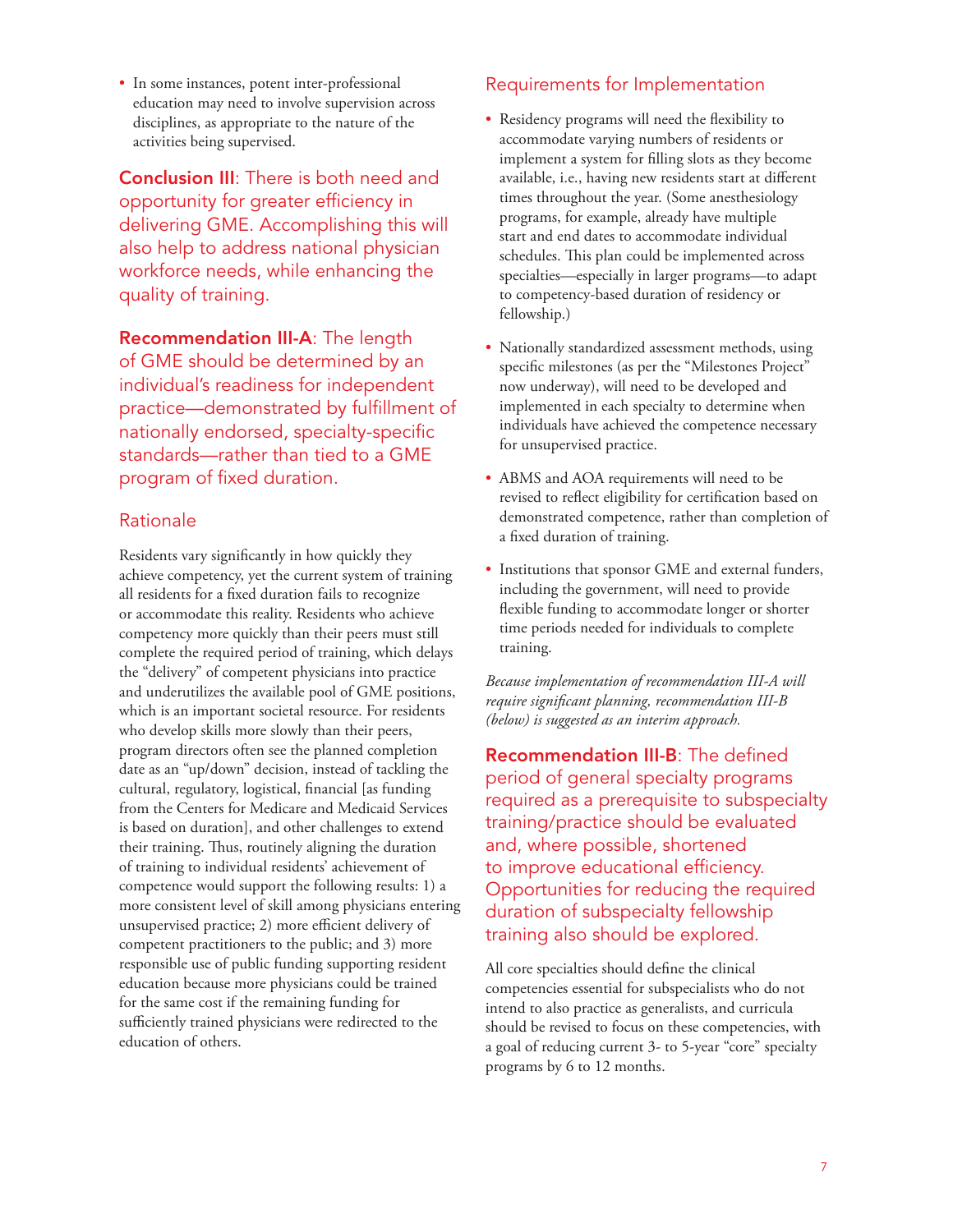# Rationale

GME is not optimally efficient: time is spent in noneducational activities at all levels of training, and this occurs to some extent in all specialties. Moreover, the current duration of training is not evidence-based. Some specialties, including plastic surgery and thoracic surgery, have shortened the required training; radiology recently reconfigured to allow the final year of residency to focus on subspecialty rather than generalist training.

While training time might be shortened in many or all specialties, reducing the general specialty training of future subspecialists appears to be a logical first step to achieve greater efficiency. Because limits on duty hours have prompted some faculty, particularly in procedurebased specialties, to consider lengthening the training period, an across-the-board reduction of residency program duration is not recommended without further study.

# Requirements for Implementation

• ABMS, AOA, and ACGME requirements will need to be revised to reflect the shorter period of generalist training defined for individuals pursuing subspecialty practice within certain specialties. This may require development of a certification status limited to the subspecialty area because the training will not be comparable to that received by generalists who then undertake subspecialty training.

# Additional Notes

- Fellowship training can be shortened by distinguishing clinical and physician-scientist tracks and eliminating 1 or more years of required research for fellows pursuing a clinical career.
- Increased educational efficiency achieved through recommendations III-A and III-B has the potential to free up many residency positions within the GME "cap," which should be redirected to entry-level positions that address national workforce needs. We endorse the funding of a national workforce commission to guide the allocation of residency positions by specialty and geography to meet societal needs.

Conclusion IV: Medical education represents a continuum of lifelong learning. Phases and transitions between the phases of medical education should be examined with regard to coordination, efficiency, and appropriate performance assessment.

Recommendation IV-A: For all students a flexible but more rigorous use of the final year of medical school should focus in part on ensuring that the skills and intellectual, technical, and professional development necessary for entering the individual's chosen specialty have been achieved, thereby providing a better transition into GME. Students who have met appropriate milestones might graduate earlier from medical school and enter GME sooner.

### Rationale

Many students use significant time in the final year of medical school to "audition" and interview for residency programs and pursue electives, rather than to strengthen their medical education or deepen their learning in a given area. Allowing capable medical students to graduate in less than 4 years after demonstrating "readiness" for GME will accelerate the point at which those physicians can serve the public and will mitigate the educational debt that many students carry.

# Requirements for Implementation

• Specific skills expectations would need to be defined at the national level for entry into residency training in each specialty, along with methods for assessing achievement of these skills. As noted in Recommendation IIIA, the logistics of flexible residency start dates would need to be addressed so that positions will be available for medical students who progress to GME faster.

# Additional Notes

- Expanding the number of programs that combine medical school and residency training into a shorter duration should be encouraged, and their outcomes should be studied.
- Where milestones have been developed and are met, opportunities to complete "traditional" medical school programs in less than 4 years should be more widely available. The outcomes of these students should be carefully evaluated.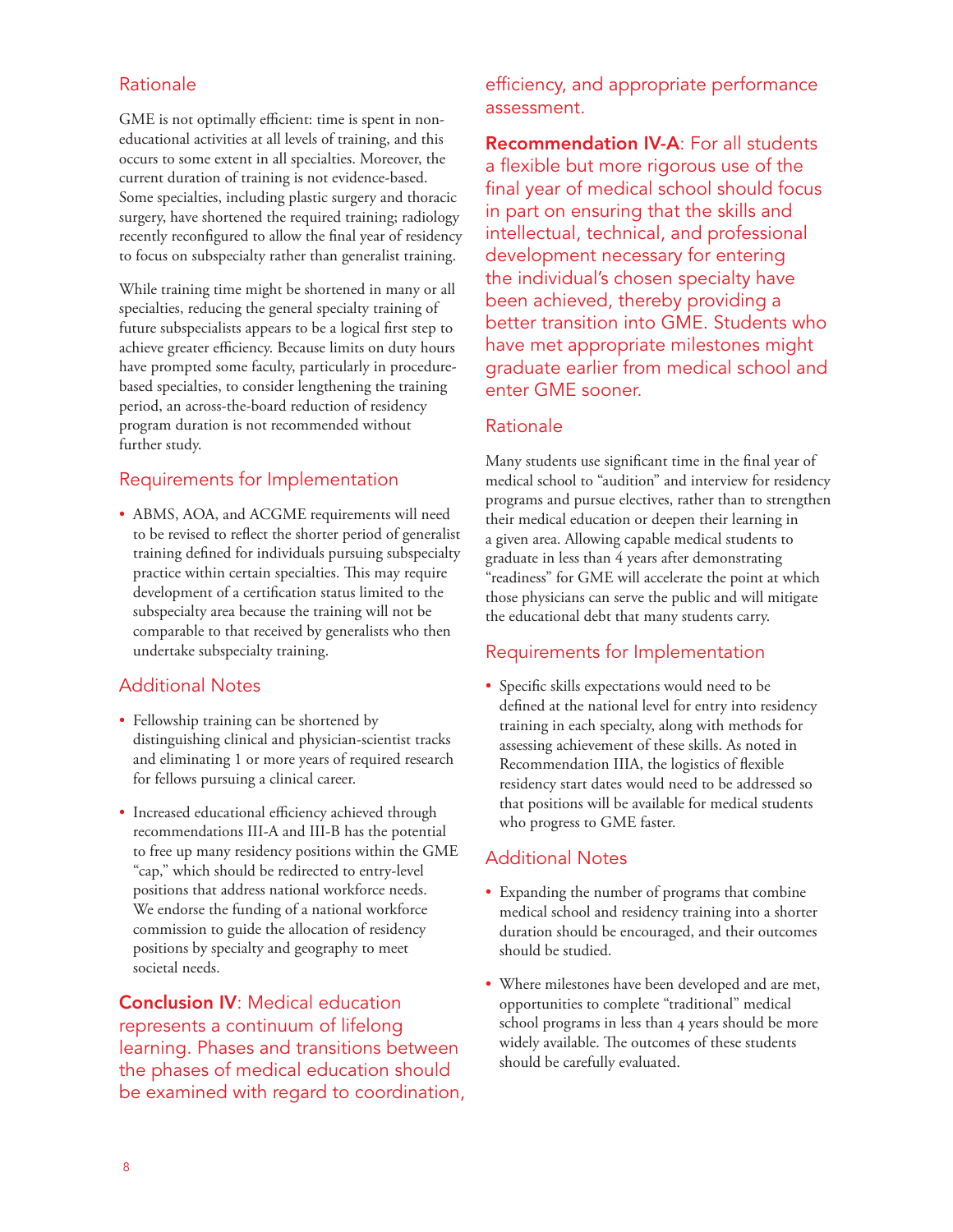- Regardless of the duration of medical school, the transition from medical school to GME should be marked by rigorous evaluation, documentation of skills required for GME, and close communication about the progress and performance of each new physician between his or her medical school and the GME program.
- Medical school and GME educators will need to collaborate on the development of clear standards for communicating about student preparation for and performance within GME.

Recommendation IV-B: Independent preliminary programs, tracks, and positions should be eliminated. Instead, necessary prerequisite education should be incorporated into each core residency, giving the program director authority and responsibility for the curriculum, organization, and assessment of residents throughout their education in the specialty (thus eliminating unnecessary transitions within GME).

• The related training option of a "transitional year" residency, which has been used to serve a variety of purposes, should be studied to determine whether this option, likewise, provides sufficient value for society and for the trainees.

# Rationale

Preliminary programs were designed to provide foundational education in general surgery or internal medicine as a prerequisite for residency training in other fields (such as anesthesiology, neurology, and ophthalmology). In recent years, several specialties have taken greater responsibility for their prerequisite training by incorporating it into a specialty-based residency (including anesthesiology, orthopedics, otolaryngology, and psychiatry). This integration has several demonstrated advantages, including the following:

- Delivery of a curriculum focused on the needs of the specialty.
- Eliminating an unnecessary transition between programs that disrupts the continuity in teaching, evaluation, and mentoring that is so important to professional development.
- Ensuring that trainees have sufficient skills as they

take on higher-level, specialty-oriented patient care responsibilities.

• Enhancing educational efficiency by eliminating experiences that are not truly foundational to the resident's specialty.

Also, because preliminary programs are not shaped by detailed requirements designed for a specific specialty (as are the categorical residency programs within which they operate), their content and assignments are more likely to be influenced by non-educational factors, such as service needs or contractual obligations. Putting this training within the purview of specialty program directors, and providing them with ultimate authority over educational content and supervision, would help ensure the quality of the experience.

# Requirements for Implementation

• ABMS, ACGME, and AOA requirements will need to be revised to reflect that all training required for a given specialty be incorporated into that specialty's residency program.

# Additional Notes

- Best practices can be collected and disseminated from specialties that have already made this transition as data become available.
- Program directors will need to work with each other across specialties to arrange inter-specialty rotations or other learning experiences within the specialty-based residency program.

**Recommendation IV-C:** A period of "monitored independence" must be provided within GME to confirm each physician's readiness for independent practice.

# Rationale

If residents are not afforded sufficient independence or authority for patient care, they may be delayed in developing essential skills, particularly decision-making and technical skills, and may lack confidence in the competencies they have achieved.

Program directors and teaching faculty express widespread concern that residents are not given sufficient opportunity to act independently within the present teaching environment and are consequently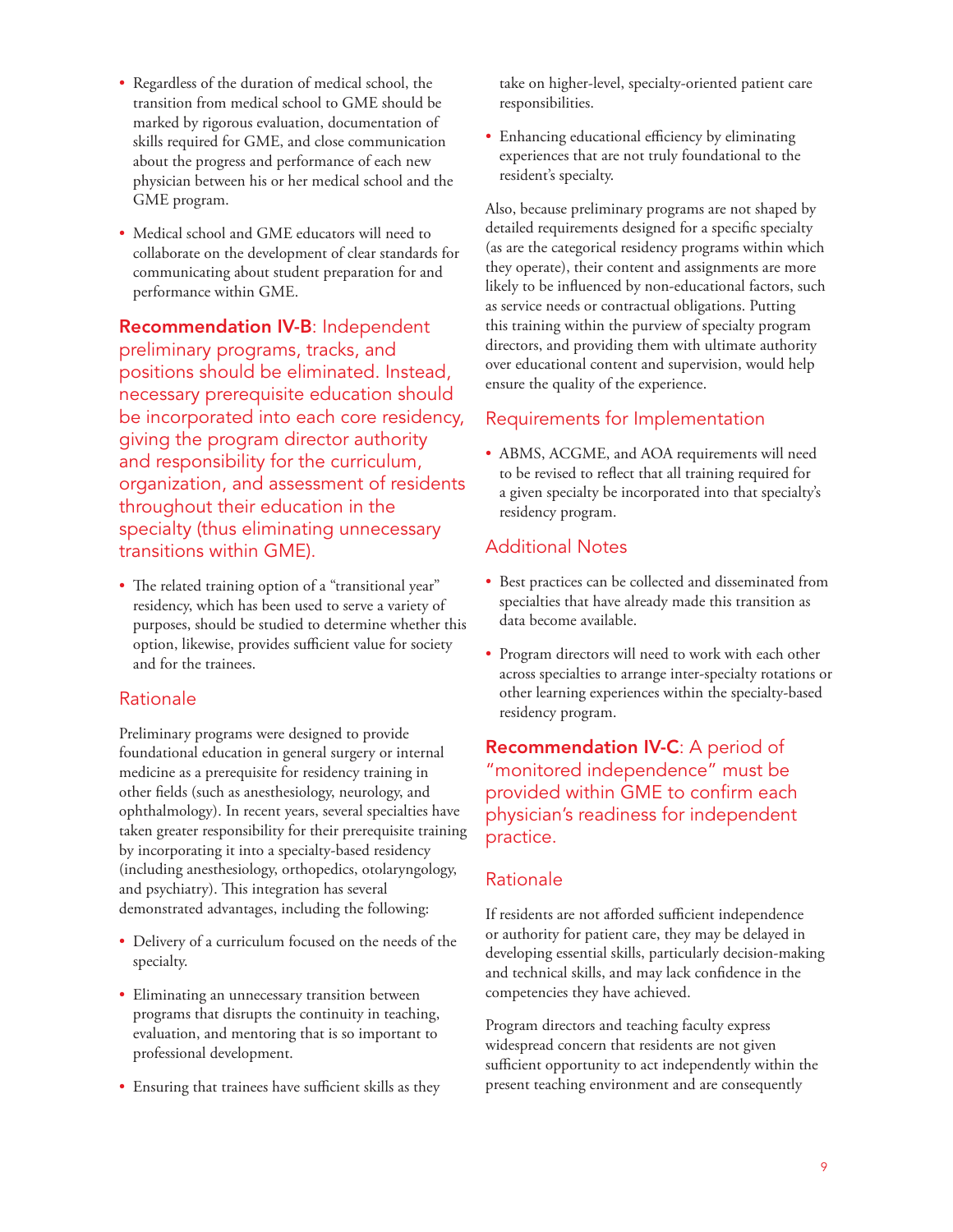less well prepared for practice. These concerns are most strenuously voiced within procedure-based specialties but extend across multiple disciplines. Some attribute the increasing rates of sub-specialization to residents' insecurity about mastering the breadth of the specialty and their insecurity about readiness to leave the teaching environment without additional training.

Clearly, patient safety and the quality of care must be protected—and supervision is a key part of this—but the interests of current patients (cared for by the resident) must be balanced against the interests of future patients (cared for by the newly independent physician that the resident will become). Within a teaching environment, the review of resident decisions and monitoring of patient progress allows for rapid intervention and "rescue" from suboptimal outcomes to a much greater extent than is possible in the settings where many new GME graduates will practice.

# Requirements for Implementation

• Providing residents with a period of "*monitored independence***"** before the completion of training will require close and thoughtful supervision throughout training. Direct faculty supervision constitutes a critical element of the education process; observation prompts immediate and specific advice and coaching that could not otherwise be provided. Close supervision is also needed to affirm readiness for monitored independence.

# Additional Notes

- The specialty-specific "milestones" and "entrustable professional activities" now being defined by consensus committees in several specialties will provide an important framework for documenting progression throughout training toward competency and readiness for independence.
- Creating a short-term "junior attending" role to follow completion of training might fill a need of some physicians transitioning from GME to practice**—**especially those who will need to treat complex problems in settings where consultation or assistance from colleagues is not easily accessible. This would allow the new GME graduate to gain additional clinical experience as an attending physician in a consultative-rich environment. The role could also provide value to teaching institutions by allowing for flexible staffing through short-term commitments and an opportunity to "audition" potential future faculty.

**Conclusion V: GME must be organized** and supported at the institutional and national levels to ensure that residency and fellowship programs are 1) designed and conducted according to sound, broadly-endorsed educational practices, within an environment conducive to education, and 2) given sufficient flexibility to innovate and achieve optimal outcomes.

Recommendation V-A: Empowered educational leaders should ensure that the following educational principles and practices serve as the foundation of GME programs:

- The educational program must be intentionally designed to develop the knowledge, skills, attitudes, and behaviors required for successful current—and future—clinical practice.
- Sufficient continuity of patient care, direct observation, formative feedback, and mentorship are key elements of quality education.
- Autonomy of thought should be maximized throughout training. Autonomy of action should be earned through observed demonstration of clinical skills and professional behaviors.
- Educational value should be determined by how an experience moves the learner along the continuum from novice to expert. To maximize educational efficiency and outcomes, "high-yield" activities should be emphasized and supported. "Low-yield" activities should be identified and eliminated from the curriculum, despite historical or contractual obligations and financial obstacles.
- Regular, systematic program evaluation should be done to ensure continual improvement. This should apply to both accredited and non-accredited programs.

# Rationale

The preparation of medical school graduates for independent practice relies heavily on experiential learning through meaningful participation in patient care. Residents and fellows need repeated deliberate practice of activities that constitute essential competencies. Thus, drawing a bright line between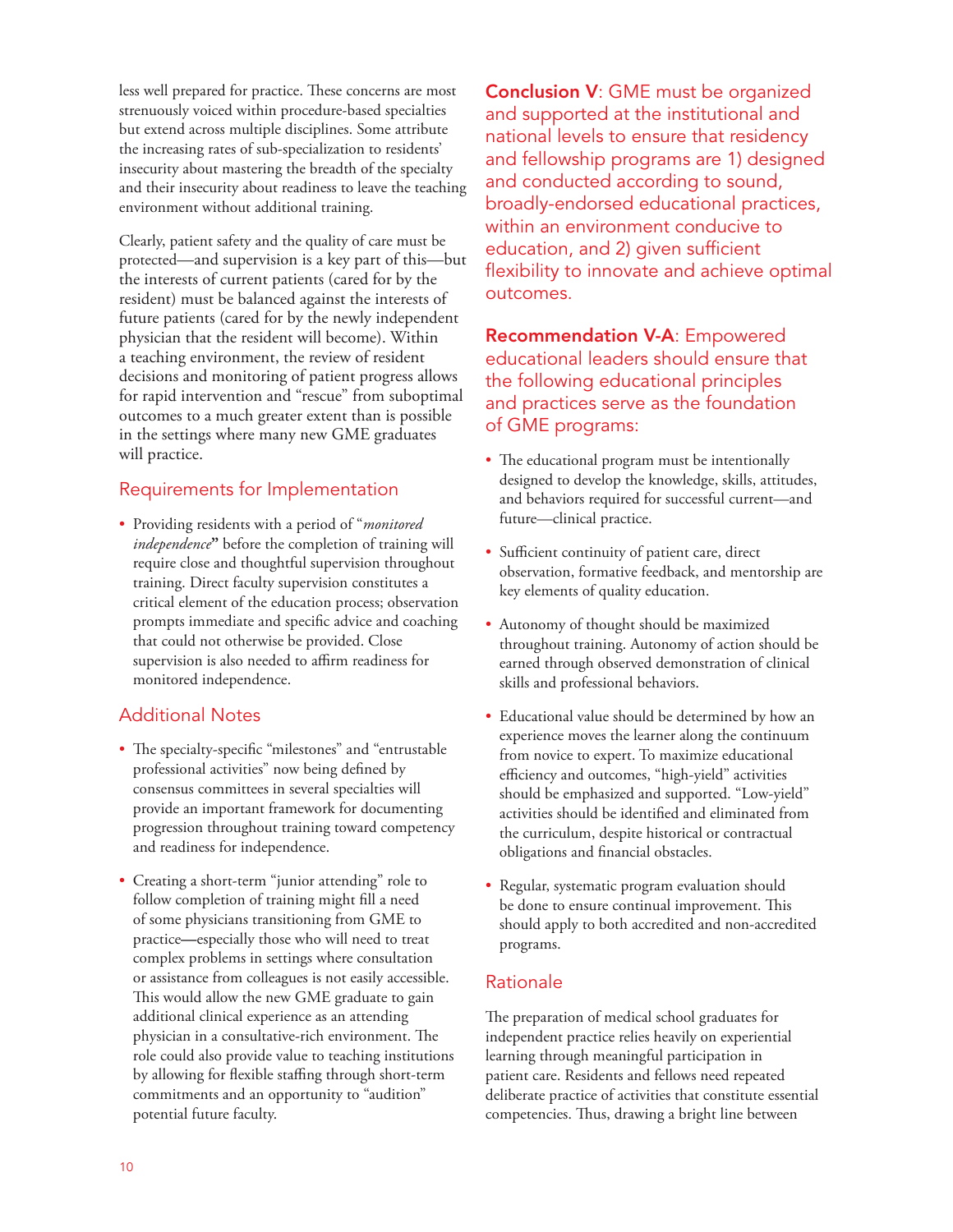"service" and "education" invokes a false dichotomy. Nevertheless, it is clear that GME trainees are often assigned tasks with limited educational value, which then eclipses other, more educationally rich experiences.

Program directors and institutional GME leaders are primarily responsible for ensuring that the residents' activities advance curricular goals and that the necessary faculty, infrastructure, and other program elements are in place to support high-quality education. However, these educational leaders often lack the necessary authority to accomplish this goal. Meeting trainee, program, and societal needs requires that educational leaders are given sufficient authority and resources, along with the sustained engagement and support of their department chairs, deans, hospital presidents, and system CEOs.

# Requirements for Implementation

• The leadership of institutions that sponsor GME [i.e., presidents, CEOs, deans, designated institutional officials (DIOs), and department chairs] must be accountable for the quality of GME. GME metrics should be included among the criteria by which institutional leaders are assessed and their incentives and rewards are determined.

# Additional Notes

- Institutional leadership must ensure that GME leaders, including DIOs and program directors, are given sufficient authority and resources to ensure high-quality educational programs, including the authority to determine the sites of training and select the teaching faculty.
- Institutional and GME leadership must together ensure that an environment supportive to education is maintained.

**Recommendation V-B: Flexibility should** be allowed and encouraged at both the program and individual trainee levels to enhance training for the varied physician roles required to meet the full spectrum of society's health care needs.

• GME programs should have flexibility to tailor their education to specific careers or practice settings as long as they ensure that residents receive effective training to achieve clinical competence, as defined nationally for the given specialty and as assessed by standardized tools. For example, individual programs may wish to enrich their curricula and resident

activities to emphasize rural health, global health, physician-scientist, or other career development areas, and to recruit trainees with compatible career goals and faculty with expertise in these areas.

• Residents and fellows should have flexibility to individualize their training toward specific career goals as long as the required elements of clinical competence are achieved as defined nationally for the given specialty and as assessed by standardized tools. This goal can be accomplished by allowing trainees to relinquish an activity after its educational goals and associated clinical and professional competencies have been achieved in order to pursue other educational goals.

# Rationale

The predominant model of "one-size-fits-all" GME, reinforced by current certification and accreditation requirements, aims to ensure consistent clinical skills development but at the same time inhibits the development of individual or program-based areas of expertise. Society needs physicians who will devote themselves to the care of patients in different settings some in academic medical centers and others in underserved areas such as rural health clinics; physicianscientists to provide a bridge between the research bench and patient bedside; and physicians to be leaders in health care policy, quality and safety, and in medical education. Trainees should be allowed to differentiate and should be encouraged to pursue these and other career paths. GME programs should also be able to define the career paths for which they prepare their graduates and document their success in achieving their explicit individual goals.

# Requirements for Implementation

This recommendation will require revision of certification requirements to provide greater flexibility so that individual trainees' learning plans can better reflect their career goals. (For example, requirements could maximize flexibility in the use of elective time and allow for part-time training extended over a longer period.) Likewise, accreditation requirements will need to provide flexibility in terms of the process of *how* programs are conducted by increasing and accelerating the emphasis toward outcomes, so that each program's design can reflect its distinctive goals.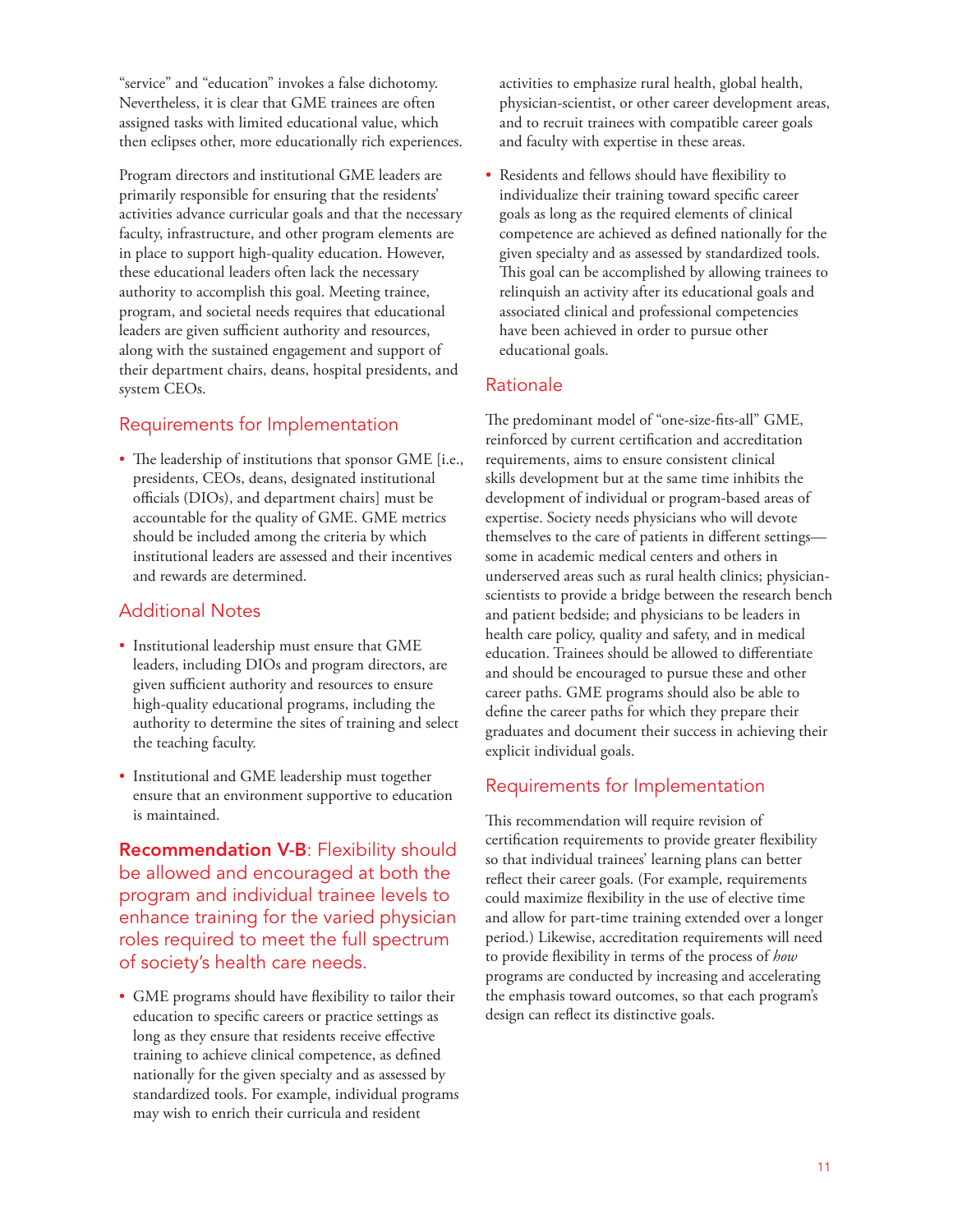Conclusion VI: Health professions education requires a robust body of knowledge— beyond what is currently available—to optimize quality and outcomes.

Recommendation VI: To best leverage the large public investment in medical education for the greatest good to society, a "National Institute of Health Professions Education" should be established and charged with coordinating, prioritizing, and funding research on health professions education, with a substantial focus on GME.

# Rationale

Relatively little research is available to guide the education of physicians or other health professionals. This is remarkable given the magnitude of public investment in this education. A centralized mechanism for funding research and coordinating efforts across multiple sites and health professions according to established priorities will result in more productive and cost-effective research and, ultimately, in better trained health professionals and more effective care of patients and populations.

# Requirements for Implementation

- Private-public partnerships should be developed to identify funding.
- A national database should be created to track physicians from medical school graduation throughout their careers with respect to their performance, location and type of practice, maintenance of certification, and disciplinary or legal actions. This database could be used to study the outcomes of GME (e.g., various training programs and curricula) as well as GME's impact on workforce needs and distribution.
- Regulatory bodies (including ACGME, ABMS, AOA and its specialty colleges, the Joint Commission, and CMS) need to allow justifiable exemptions from current rules**—**such as those involving duration of specific educational experiences, duty hours, supervision or billing requirements**—**for approved research studies.

# Additional Notes

- International examples of innovations in health professions education should be compared with those from the United States and considered for possible study and adoption.
- Research into the relationship between the educational attributes of programs and future clinical outcomes of residency graduates should be used to evaluate GME quality and impact.
- Research into the relationship between institutional quality of care and the quality of resident education should be conducted to identify associations that can be used for institutional accreditation.
- Research is needed to develop tools and methods for assessing physician competence to determine when an individual is ready for independent practice and to ensure continued competency throughout each physician's career.
- Other areas in need of research include the following:
	- Indicators of program quality
	- Tools and methods to assess overall clinical competence
	- Optimal length of training
	- The volume and variety of clinical (or simulated clinical) experiences required, on average, to achieve competency
	- Optimal educational team composition and relationships between supervisors and residents
	- Part-time GME options
	- "Re-entry" residency programs and positions
	- Optimal methods for faculty development and tools for faculty evaluation.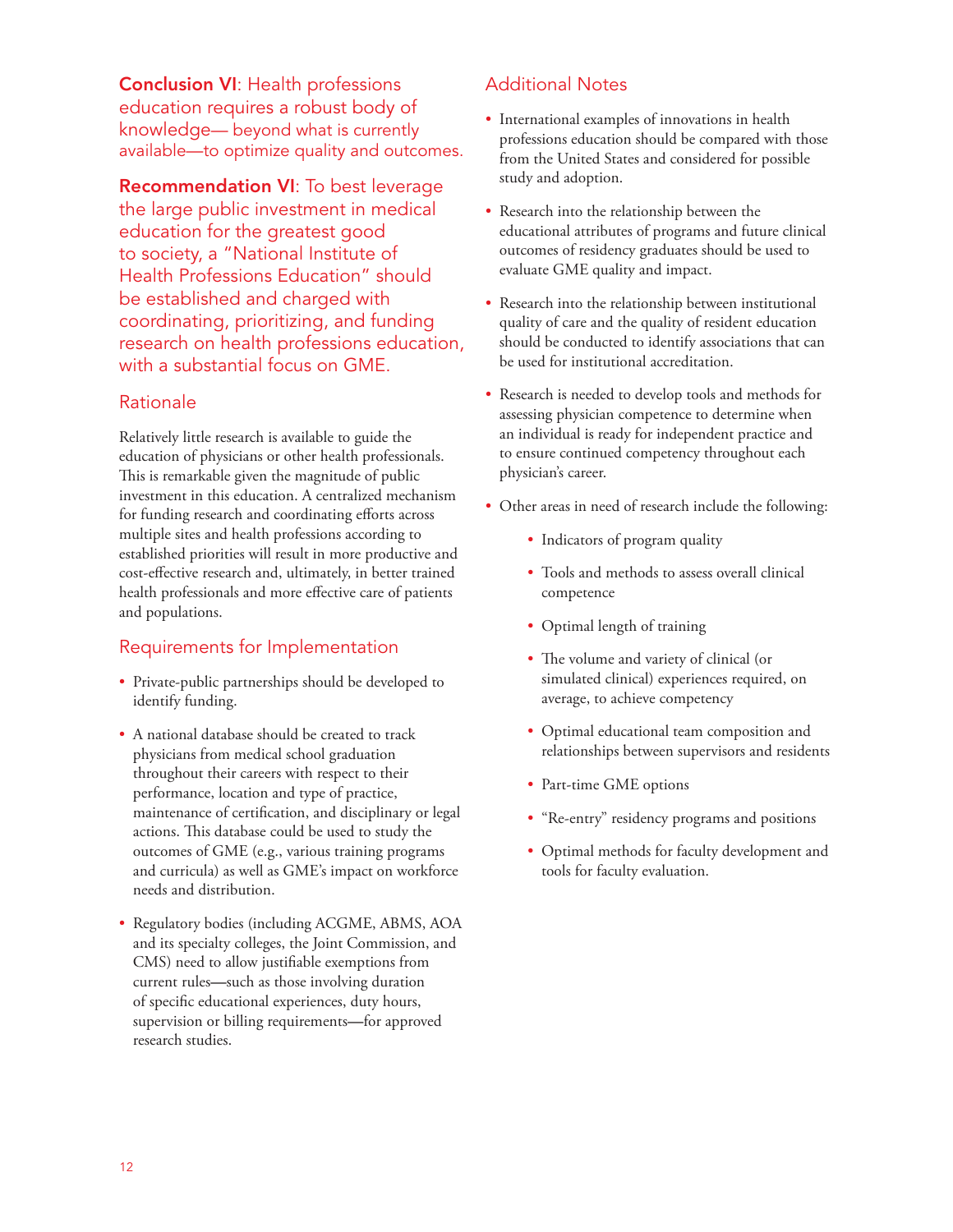# ESSENTIAL ELEMENTS OF EFFECTIVE REFORM

# Faculty Development

Discussing how to prepare, motivate, evaluate, and reward teaching faculty was beyond the scope of this conference, but the critical need to address these challenges was emphasized. The availability of dedicated and effective faculty is an essential element of GME and must be a key focus of efforts to reform and improve GME.

Faculty development is critical for effective cultural change in GME in areas related to core competencies, competency-based assessment, simulation and instructional technologies, the hidden curriculum, and barriers to teaching. Teaching faculty must better understand the competency framework and its goals, and must develop skills in assessing and providing effective formative feedback to trainees. Along with program directors, faculty must be able to identify resident performance problems and address these with effective remediation.

Faculty must be able to provide clinical supervision that ensures patient safety and high-quality care while supporting residents as they progress toward independent practice—often a difficult balance to strike. They must be able to coach and support residents, in addition to fulfilling the traditional "teacher" role.

In addition, all programs need at least some faculty who are skilled in using educational technologies, such as simulation, to ensure that trainees master skills where experiential learning is limited by patient safety concerns, time constraints, or financial issues.

Finally, GME faculty must be held accountable for their role, responsibilities, and performance as educators, and appropriately rewarded for the important work they do.

# Regulation of GME

Accreditation and certification processes must be tuned to foster innovation in GME and promote diffusion of best practices across specialties and among training programs and institutions. Effective implementation of our recommendations will require that accreditation and certification entities rapidly adopt outcomes-based standards and evaluation measures, and diminish time-consuming process measures, as some are already planning to do. This will make it possible to more rapidly design, approve, and pilot well-designed,

hypothesis-driven educational innovations, and to more broadly implement those innovations that are most successful. At the same time, the heavy administrative burden that too often distracts GME program directors and faculty from the more educational aspects of their roles, and requires fiscal resources that might be redirected to more fundamental educational needs, must be reduced.

Also, the regulation and oversight of GME that now extends only to accredited programs should apply to non-accredited programs as well. All GME programs in order to be considered as such—should meet explicit educational standards.

# Financing

Finally, ensuring that GME meets the needs of the public will require re-evaluation and revision of the present physician payment and GME reimbursement systems, which exert a dominant influence on specialty choices, the types and locations of institutions participating in GME, and the number and specialty mix of GME positions.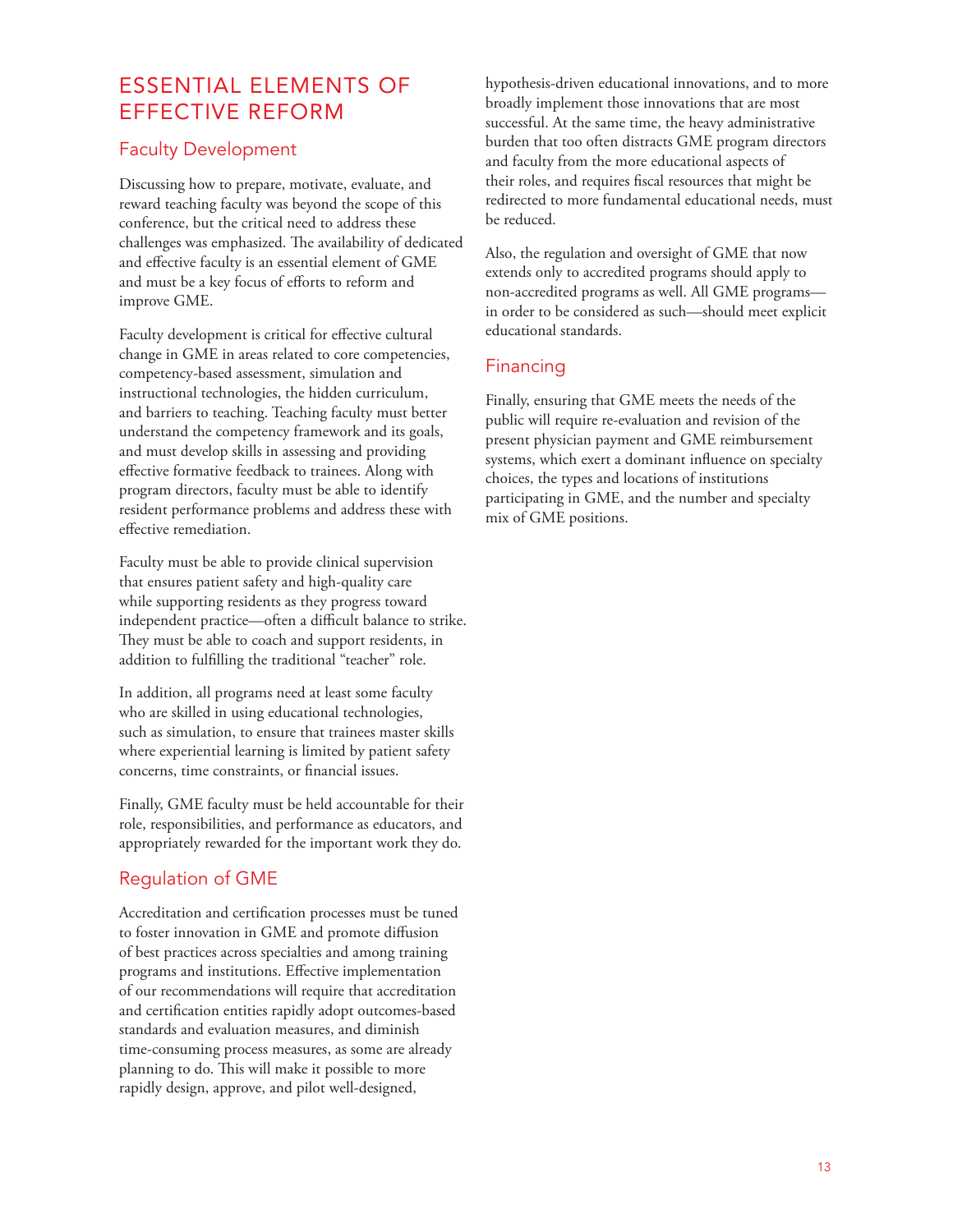# SUMMARY

GME reform is imperative if we are to have a more robust, reliable, and efficient health care delivery system. These recommendations provide a blueprint for achieving greater quality and efficiency in the GME system through closer partnership between the public and the profession, rigorous and transparent assessment, and proactive planning. Expanding the sites and content of GME, learning across specialties and professions, and opportunities for tailoring programs and individual curricula toward specific career goals will better align GME outcomes with societal needs. Competency-based (rather than time-based) transitions into and out of GME will improve the efficiency of GME and ensure that future practitioners are better prepared to deliver high-quality care.

Several of these changes will require national planning and regulatory changes; others will have to be designed and implemented by institutions sponsoring GME. Thus, reform efforts will need to be well coordinated and broad-based. More research focused on health professions education will be required to ensure that the process of GME is continually improved to optimize the outcomes.

It is critical that all GME stakeholders recognize both the urgency and the opportunity of reform. Failing to accomplish necessary change will leave an enlarging gap between society's needs and what the graduates of our GME system can provide. We have the tools, talent, and commitment to accomplish reform of the GME system and must seize this moment to ensure that current and future patients get the care they need and deserve.

# **CONFERENCE** PARTICIPANTS

### **Debra Weinstein, MD, Chairperson\***

*Vice President for Graduate Medical Education Partners Healthcare System, Inc. Massachusetts General Hospital*

### **Kathryn M. Andolsek, MD, MPH\***

*Associate Director of GME Duke University Hospital* 

### **Jonathan F. Borus, MD**

*Co-Chair, Partners Health Care Education Review Board*

*Stanley Cobb Distinguished Professor of Psychiatry and Faculty Dean for Education at Brigham and Women's Hospital, Harvard Medical School*

### **Lois Bready, MD**

*Senior Associate Dean for Graduate Medical Education and Designated Institutional Official University of Texas Health Science Center at San Antonio*

### **Heather Brislen, MD**

*Internal Medicine Resident University of New Mexico*

### **John B. Bulger, DO, FACP, FACOI**

*Chief Quality Officer Geisinger Health System*

### **Nick Busing, MD**

*President and CEO Président-Directeur Général The Association of Faculties of Medicine of Canada*

### **Robert A. Cain, DO**

*Director of Medical Education Grandview Medical Center/Kettering Health Network* 

### **Molly Cooke, MD\***

*Professor of Medicine Director of the Academy of Medical Educators University of California, San Francisco*

### **Malcolm Cox, MD**

*Chief Academic Affiliations Officer Veterans Health Administration*

### **Debra A. DaRosa, PhD**

*Vice Chair of Education Department of Surgery Northwestern University Feinberg School of Medicine*

### **Gary L. Dunnington, MD**

*Chair of Surgery Southern Illinois University School of Medicine*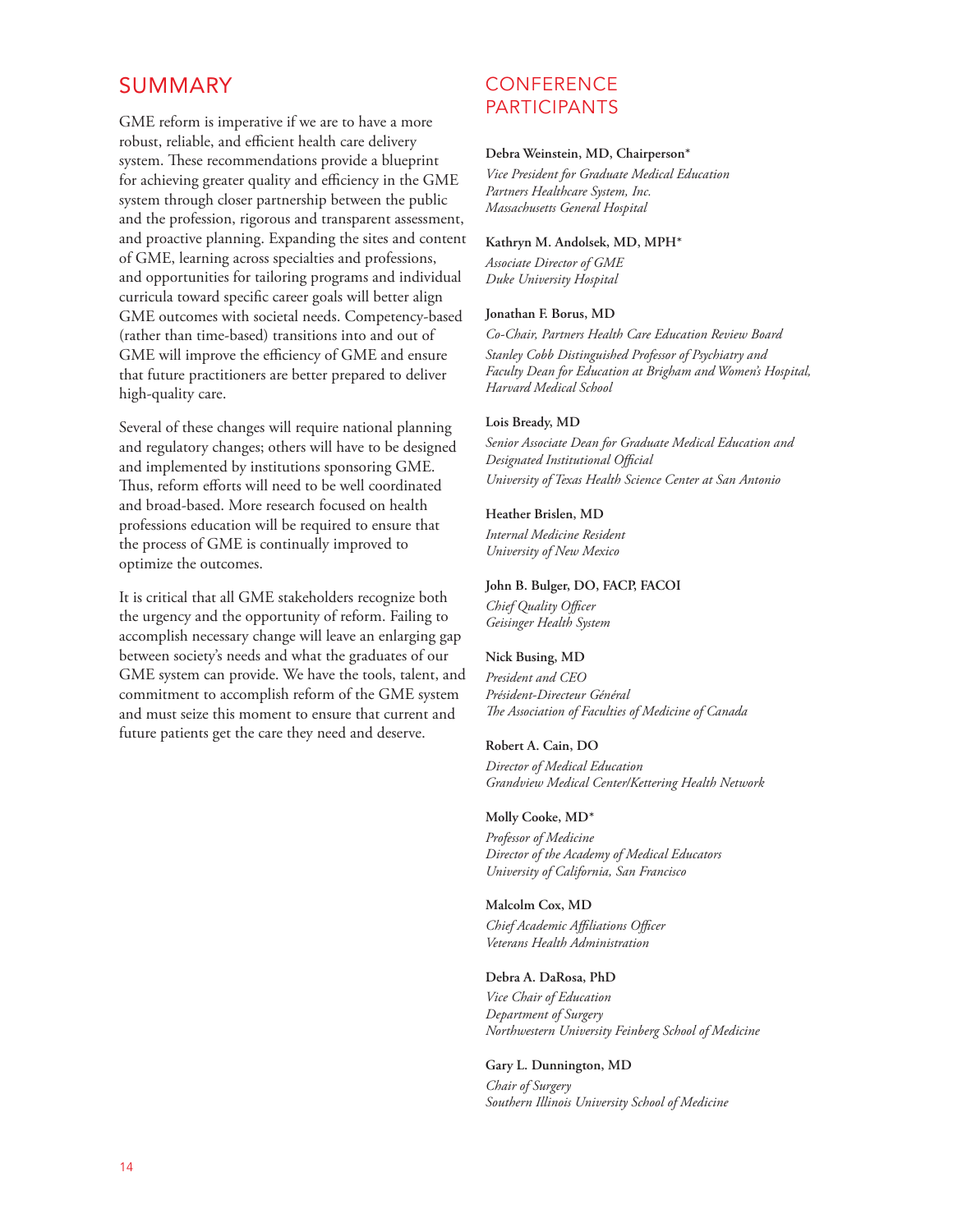#### **Timothy C. Flynn, MD\***

*J Hillis Miller Health Science Center Senior Associate Dean for Clinical Affairs College of Medicine, University of Florida*

### **Gus M. Garmel, MD, FACEP, FAAEM**

*Co-Program Director, Stanford/Kaiser Emergency Medicine Residency Program Clinical Professor (Affiliated) of Surgery (Emergency Medicine), Stanford University*

*Senior Emergency Physician, TPMG, Kaiser Permanente, Santa Clara, CA*

### **Gwen Halaas, MD, MBA**

*Senior Associate Dean for Academic and Faculty Affairs University of North Dakota School of Medicine and Health Sciences*

**Jennie Chin Hansen, RN, MS, FAAN** *CEO American Geriatrics Society*

### **Diane M. Hartmann, MD**

*Senior Associate Dean for Graduate Medical Education Professor of Obstetrics and Gynecology University of Rochester Medical Center*

### **Richard E. Hawkins, MD, FACP**

*Senior Vice President for Professional and Scientific Affairs American Board of Medical Specialties*

### **Eve Higginbotham, MD**

*Senior Vice President and Executive Dean for Health Sciences Howard University*

### **Brian Hodges, PhD, MD, FRCPC**

*Director and Scientist Wilson Centre Center for Research in Education Vice-President, Education, University Health Network*

*Richard and Elizabeth Currie Chair in Health Professional Education Research*

*University of Toronto*

### **Eric S. Holmboe, MD**

*Senior Vice President for Quality Research and Academic Affairs American Board of Internal Medicine*

**Michael M. E. Johns, MD\*** *Chancellor Emory University*

### **Byron D. Joyner, MD, MPA, FAAP, FACS**

*Associate Dean for Graduate Medical Education University of Washington School of Medicine*

*Professor and Program Director Department of Urology Pediatric Urology, Seattle Children's Hospital*

### **Steven L. Kanter, MD**

*Vice Dean University of Pittsburgh School of Medicine* 

**Curtis A. Lewis, MD, MBA, JD**  *Senior Vice President of* 

*Medical Affairs/Chief of Staff Grady Health System*

### **Kenneth Ludmerer, MD, MA**

*Mabel Dorn Reeder Distinguished Professor of the History of Medicine Professor, Department of Medicine Washington University in St. Louis*

### **Daniel Munoz, MD, MPA**

*Fellow, Division of Cardiology Johns Hopkins University*

### **Robin C. Newton, MD, FACP**

*Associate Senior Vice President for Clinical Affairs & Quality, Designated Institutional Official Howard University*

#### **John Norcini, PhD**

*President and Chief Executive Officer Foundation for Advancement of International Medical Education and Research*

### **Lawrence M. Opas, MD**

*Associate Dean, GME and DIO Chief, Department of Pediatrics Los Angeles County + University of Southern California Medical Center*

### **Louis N. Pangaro, MD, MACP**

*Professor and Chair Department of Medicine (MED) Uniformed Services University of the Health Sciences*

**Glenn Regehr, PhD** *Professor Associate Director, Centre for Education Scholarship (CHES) The University of British Columbia*

#### **Andrea Reid, MD, MPH**

*Program Director, Division of Gastroenterology, Hepatology, and Nutrition Washington DC Veterans Affairs Medical Center*

### **Richard Reznick, MD**

*Dean of Faculty of Health Sciences Queen's University*

### **George F. Sheldon, MD, FACS**

*Professor of Surgery and Social Medicine Chair Emeritus, University of North Carolina Director of American College of Surgeons, and Past President, Institute for Health Policy Research*

### **David P. Sklar, MD\***

*Associate Dean for GME University of New Mexico School of Medicine*

**George E. Thibault, MD\*** *President Josiah Macy Jr. Foundation*

### **Patricia L. Turner, MD, FACS**

*Associate Professor of Surgery University of Maryland School of Medicine*

**James Woolliscroft, MD** *Dean University of Michigan Medical School* 





Macy Conference participants are invited for their individual perspectives and do not necessarily represent the views of any organization.

*The Josiah Macy Jr. Foundation is dedicated to improving the health of the public by advancing the education and training of health professionals.*